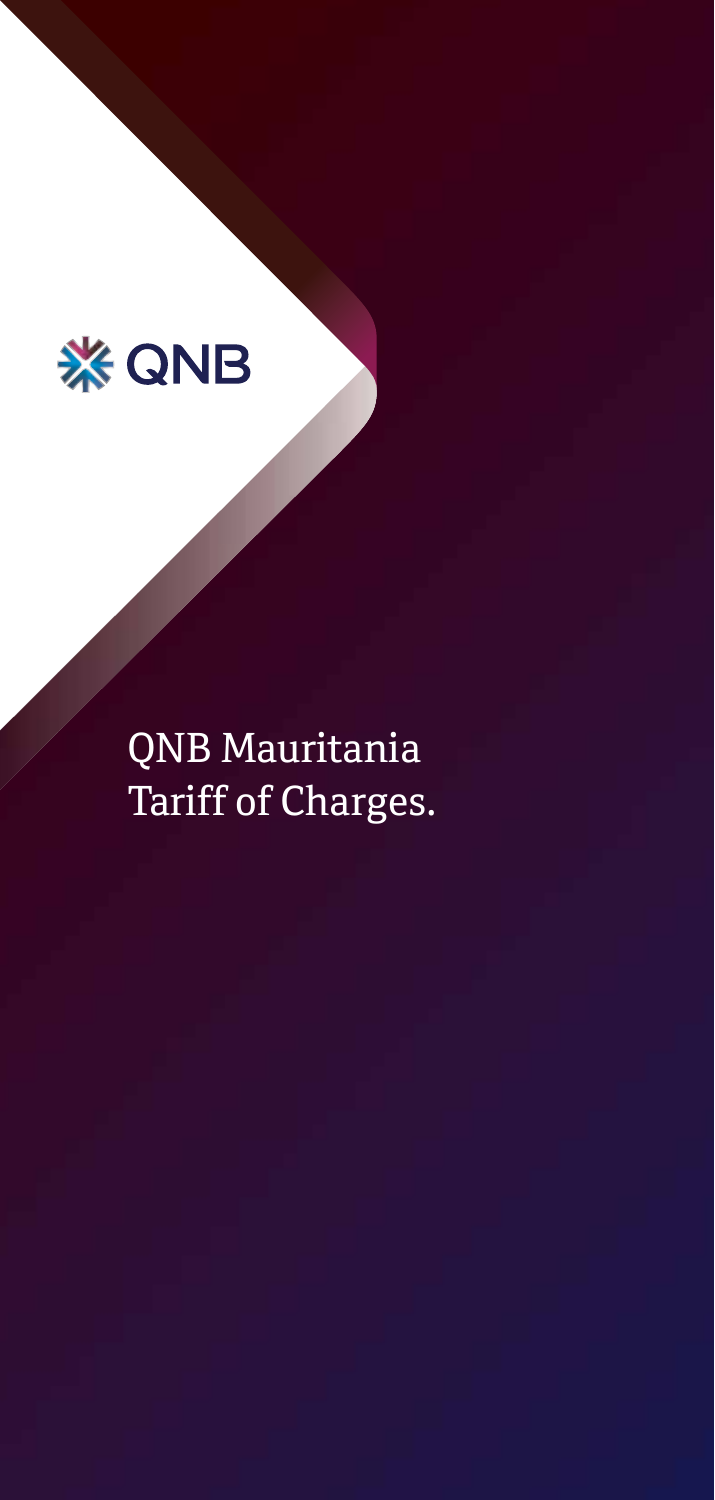## **ACCOUNT SERVICES**

**QNB Mauritanie Tariff of Charges**

| Services                                                      | Terms of Balances and<br>Charges                                                    |  |
|---------------------------------------------------------------|-------------------------------------------------------------------------------------|--|
| <b>Opening of Account</b>                                     |                                                                                     |  |
| Current account - Min monthly average of<br>MRU 50,000        | Charge free - Minimum<br>balance required                                           |  |
| Account Maintenance Charge corporate                          | MRU 750 per quarter                                                                 |  |
| Saving account - Min monthly average of<br>MRU 50,000         | Charge free - minimum<br>balance required                                           |  |
| <b>QNB Call Account</b>                                       | MRU 750 per quarter -<br>Interest rate negotiated                                   |  |
| Minimum Balance                                               | MRU 10,000                                                                          |  |
| <b>Fixed Deposit Account</b>                                  |                                                                                     |  |
| Registration                                                  | Free                                                                                |  |
| Opening                                                       | Charge free-Interest rates<br>available at our counter                              |  |
| Minimum Fixed Deposit Value                                   | MRU 5,000,000                                                                       |  |
| Breaking of fixed deposit prior to maturity                   | Penal interest of 1%<br>deductible in case of pre-<br>mature withdrawal             |  |
| <b>Cheque Book</b>                                            |                                                                                     |  |
| Issuance of cheque book                                       | MRU 75 per book<br>(25 cheques)                                                     |  |
| Uncollected cheque book up to one month                       | MRU 50 per cheque                                                                   |  |
| Copy of paid cheque                                           | MRU 50 per cheque                                                                   |  |
| Counter cheque                                                | MRU 50 per cheque                                                                   |  |
| <b>Statement Copy</b>                                         |                                                                                     |  |
| Every month as per law                                        | Free of charges                                                                     |  |
| Within the last 12 months                                     | MRU 50 per statement                                                                |  |
| Over 1 year                                                   | MRU 100 per statement                                                               |  |
| Deposits/Withdrawals in all foreign currencies                |                                                                                     |  |
| Deposits/Withdrawals in all foreign<br>currencies             | Free of charges                                                                     |  |
| <b>Account Closure</b>                                        |                                                                                     |  |
| Account closure                                               | Free of charges                                                                     |  |
| Change                                                        |                                                                                     |  |
| Foreign currency (FC) Purchase against<br>Local Currency (LC) | 1.5% commission of the<br>value of FC on Local<br>Currency<br>(QNB rate of the day) |  |
| FC Sale against LC                                            | 1.5% commission of the<br>value of FC on Local<br>Currency<br>(QNB rate of the day) |  |
| FC Sale against LC through account<br>transfers               | 1.5% commission of the<br>value of FC on Local<br>Currency                          |  |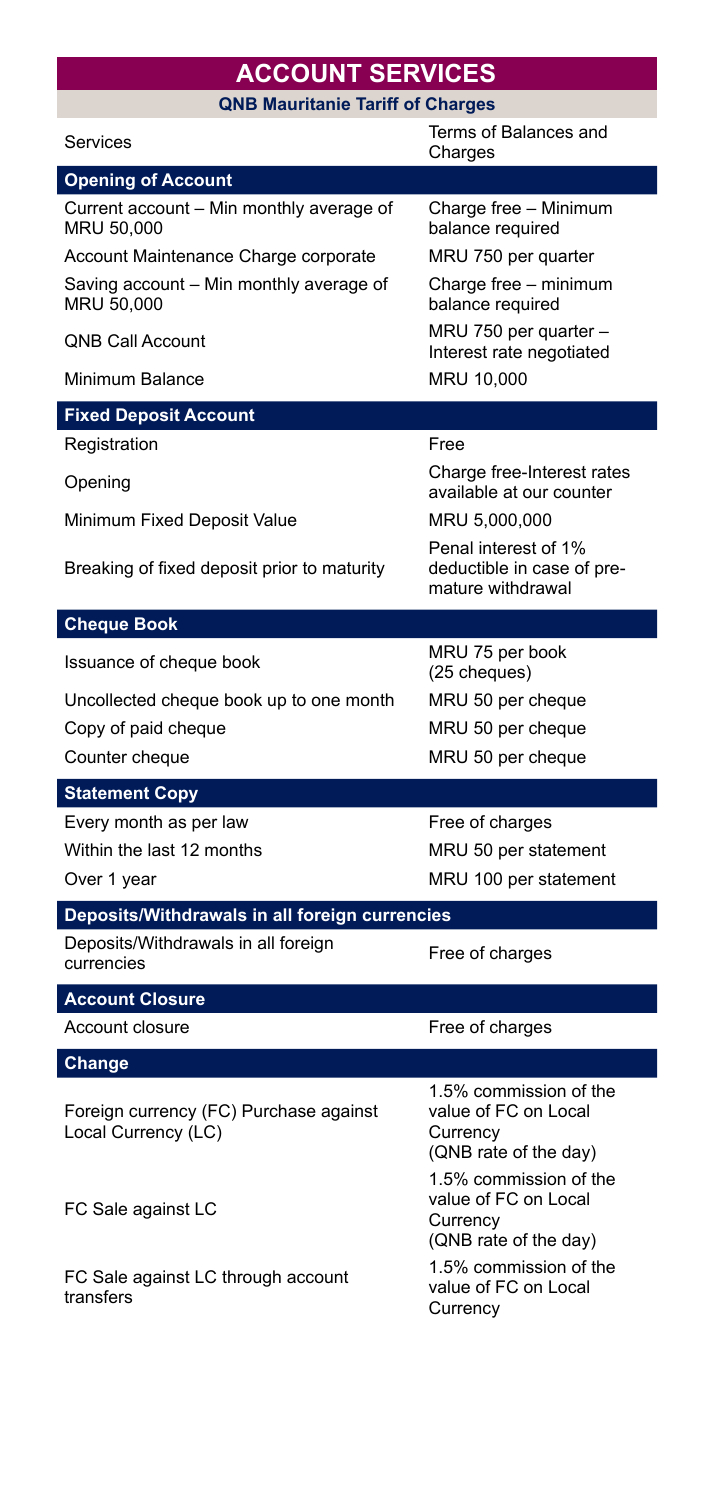| <b>CHEQUES</b>                                                                                       |                                              |  |
|------------------------------------------------------------------------------------------------------|----------------------------------------------|--|
| <b>Collection of MRU Cheques</b>                                                                     |                                              |  |
| Regular Clearing - End of day                                                                        | Free of charges                              |  |
| Bill of Exchange (BOE)                                                                               | 50 per BOE                                   |  |
| BOE Rejection due to insufficient funds<br>Outward                                                   | <b>MRU 200</b>                               |  |
| BOE Rejection due to insufficient funds<br>Inward                                                    | <b>MRU 200</b>                               |  |
| <b>Returned Cheques</b>                                                                              |                                              |  |
| Cheque Rejection due to insufficient funds<br>Inward                                                 | <b>MRU 200</b>                               |  |
| Cheque Rejection due to insufficient funds<br>Outward                                                | <b>MRU 200</b>                               |  |
| Other reasons                                                                                        | <b>MRU 200</b>                               |  |
| Cheque reported unpaid to CBM                                                                        | Free of charges                              |  |
| <b>Collection of FC Cheques into account</b>                                                         |                                              |  |
| If proceeds are paid in MRU                                                                          | MRU 500 + Correspondent's<br>charges + DHL   |  |
| If proceeds are paid to customer's foreign<br>currency account                                       | USD 25 + Correspondent's<br>charges + DHL    |  |
| Returned cheques                                                                                     | MRU 300 + Correspondent's                    |  |
| Certified cheques                                                                                    | MRU 50 per cheque                            |  |
| Cancellation of Certified Cheque                                                                     | MRU 50 per cheque                            |  |
| Stop payment on lost items                                                                           |                                              |  |
| Cheques, chequebook and demand drafts                                                                | MRU 100/cheque or MRU<br>200/per cheque book |  |
| <b>STANDING ORDERS</b>                                                                               |                                              |  |
| <b>Standing Orders</b>                                                                               |                                              |  |
| Setting up and amending an automated SO                                                              | <b>MRU 50</b>                                |  |
| Transfers to other banks                                                                             | MRU 50 (+ MRU 200 if<br>multiple wire)       |  |
| <b>Balance/Sweep Orders</b>                                                                          | <b>MRU 50</b>                                |  |
| Standing Order between QNB account                                                                   | <b>MRU 50</b>                                |  |
| <b>MISCELLANEOUS</b>                                                                                 |                                              |  |
| <b>Miscellaneous</b>                                                                                 |                                              |  |
| <b>Hold Mail Facility</b>                                                                            | Free of charges                              |  |
| Audit confirmation letter                                                                            | MRU 1,000                                    |  |
| Verification of signature                                                                            | Free of charges                              |  |
| Interest certificate                                                                                 | MRU 20 per page -<br>minimum MRU 60          |  |
| Balance certificate/no liability letters/and<br>other letters produced at the request of<br>customer | <b>MRU 300</b>                               |  |
| Other not mentioned here                                                                             | <b>MRU 500</b>                               |  |

Clarifications:

- This document shows fees and expenses excluding taxes generally applied to banking for business customers. It is not exhaustive and may be amended at any time.
- Fees and commissions applied to banking operations not included in this document are available upon request.
- Fees are subject to tax on financial transactions (TOF). The current rate is 14%.
- Fees that are not included in this offer are negotiable on a case by case.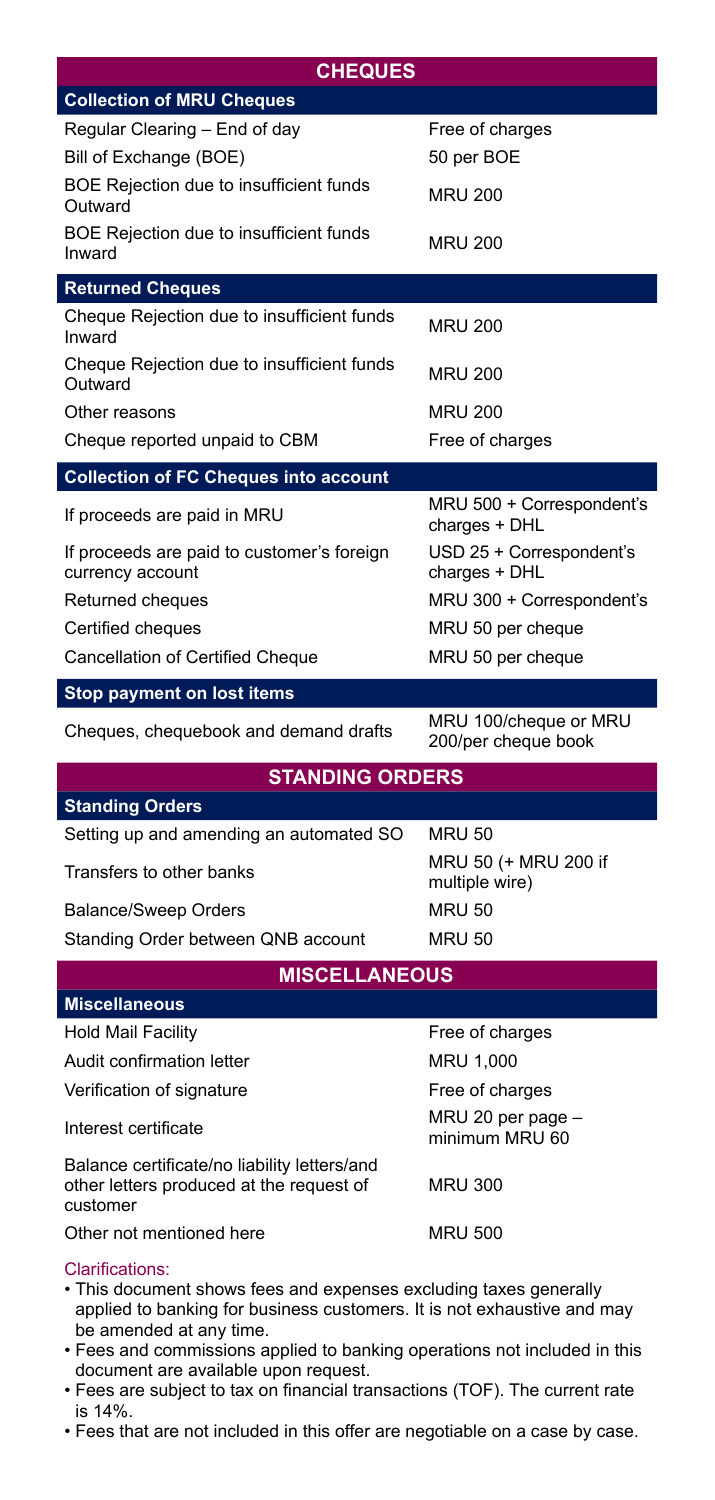| <b>MONEY TRANSFER</b>                                                 |                                                                                  |  |
|-----------------------------------------------------------------------|----------------------------------------------------------------------------------|--|
| <b>Inward</b>                                                         |                                                                                  |  |
| If credited to beneficiary's acc at QNB<br>Mauritania (same currency) | Free of charges                                                                  |  |
| Outward                                                               |                                                                                  |  |
| From a Foreign Currency Account to<br>Overseas                        | Transfer commission 0.3%+<br>Swift charges<br>(MRU 1,000)                        |  |
| From a Local Currency Account                                         | Transfer commission 0.3%+<br>Swift charges (MRU 1,000)<br>at QNB rate of the day |  |
| <b>Others</b>                                                         |                                                                                  |  |
| To local banks                                                        | <b>MRU 50</b><br>(+ MRU 200 if multiple wire)                                    |  |
| Transfer in the same currency in favor of a<br><b>ONBM</b> client     | Free of charges                                                                  |  |
| Debit movement on local currency<br>(withdrawals)                     | $0.02\%$ of the debit<br>movement. Minimum MRU<br>10                             |  |
| Bank cheque/transfer order to debit a QNBM<br>account                 | <b>MRU 50</b><br>(+ MRU 200 if multiple wire)                                    |  |
| Cancellation of a bank cheque                                         | MRU 500 per cheque                                                               |  |